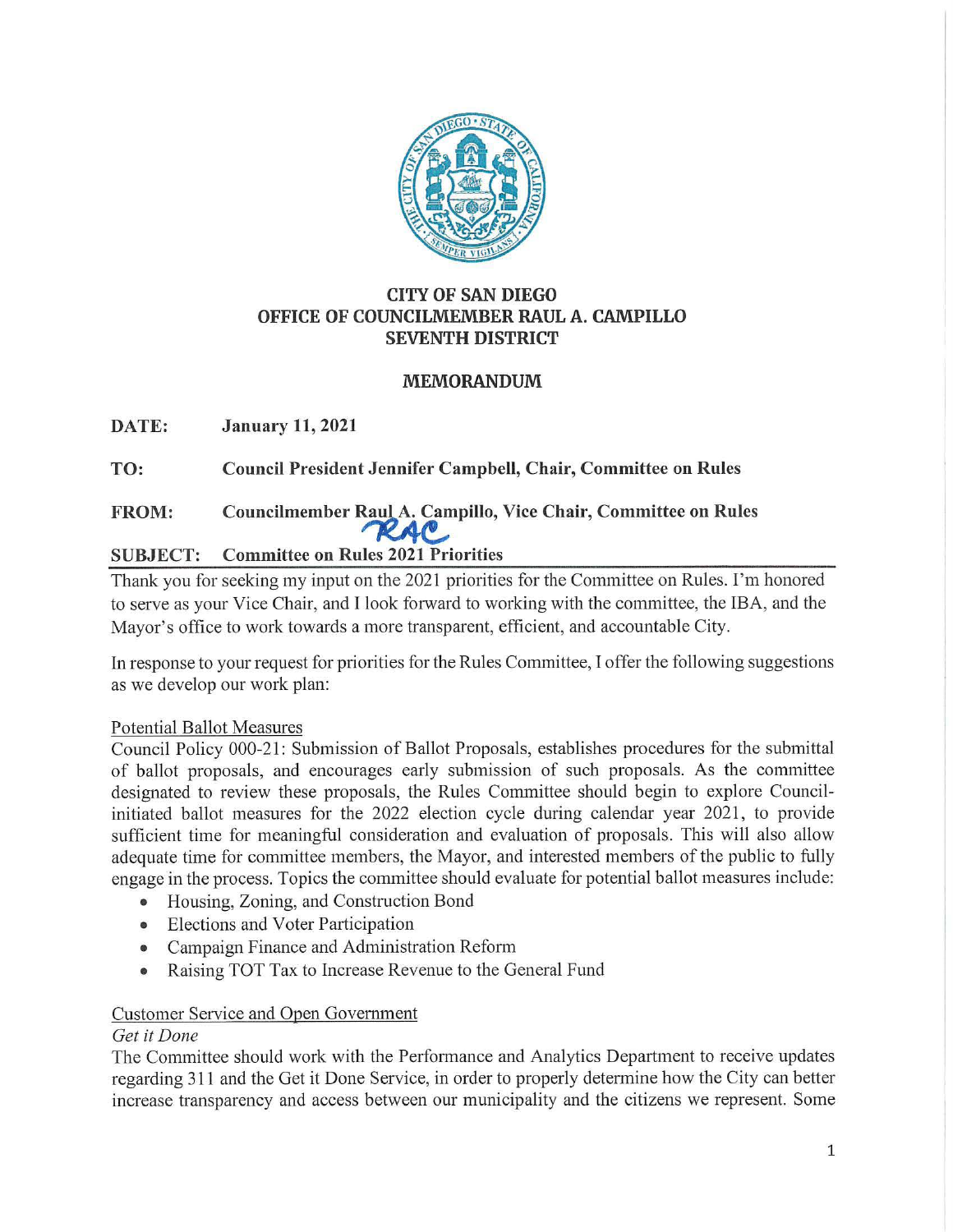potential improvements to the Get it Done service I will be asking to learn more about are, but not limited to:

- More detailed information regarding report status once filed
- Addition of multiple languages to accommodate the many diverse backgrounds and native languages spoken across all Council districts

# *Translation Services*

Public participation is an essential component of the City Council's legislative process. The Committee should work with the City Clerk's office to explore expanding current translation services. This includes translation of public documents, forms, live meetings, etc., in multiple languages to appropriately serve the diverse communities of our residents. In order to have a truly transparent and engaged public process, we must address the current barriers many San Diegans face when trying to participate in the business of the City.

# Reducing Barriers to Run for Public Office

The Committee should work with the City Clerk's office to review the current *City Clerk's Administrative Guidelines* document which aims to "provide procedures, specifications, and clarification regarding election matters that cut across all election types and procedures"'. The intent of this analysis should be to examine potential changes to the document, to make the process of running for election in the City of San Diego more streamlined, clear, and easier to understand for all citizens with such interest. The intent of this ask is to remove barriers facing members of the general public who wish to run for office in the City.

# Charter Amendments

# *Calendar Year*

The Committee should explore the feasibility for the City of San Diego to shift from a fiscal year of July-June, to a calendar year of January-December. The exploration of such change should include analysis of whether this change will provide congruency between the City and other governmental jurisdictions, in addition to congruency with many regional organizations.

# *Franchise*

The committee should explore a potential Charter Amendment to both streamline and clatify the public contract solicitation process regarding franchise agreements between the City and potential partners.

# Boards and Commissions

The Committee should continue the efforts of the previous Rule's Committee to streamline and clarify the process of nominating and appointing a citizen to boards and commissions. I urge the Committee to work with the Office of Boards and Commissions to broaden the City's outreach to potential candidates, to diversify appointments and members who serve on boards.

<sup>1</sup>https://www.sandiego.gov/sites/default/files/city clerk administrative guidelines.pdf